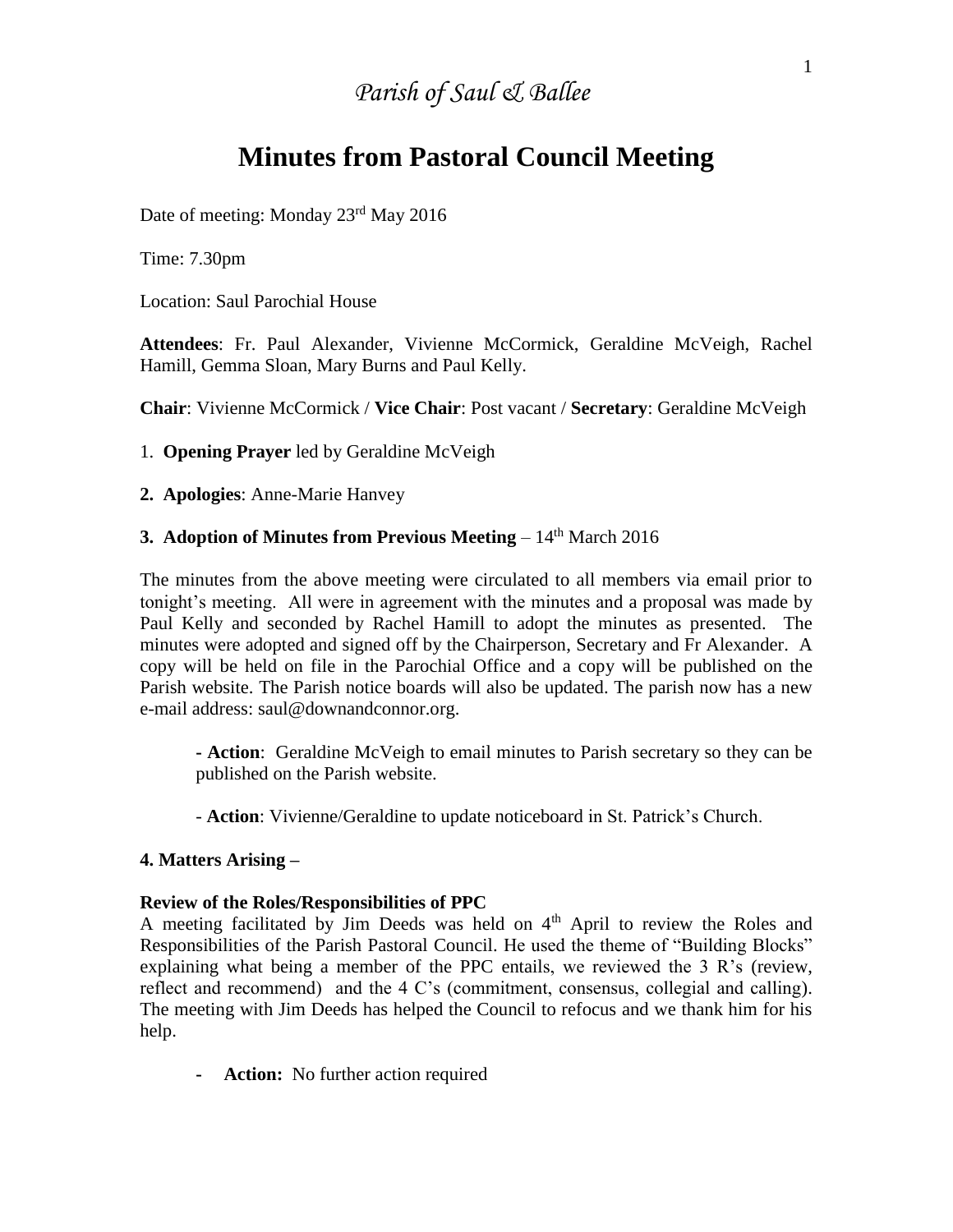#### **Parish Newsletter:**

The March issue of the Newsletter went out before Easter and the copies left in the Church all went. Vivienne has received a letter of thanks from the Principal of St Patrick's PS, Saul, for allowing the school children to design our front covers for our next four issues. Vivienne will get the next issue to Amanda as soon as possible. Fr Alexander asked that this be sent in Word format to make it easier for Amanda to work with. The item 'Reclaim Your Family' is to be signed by Fr Alexander to emphasise the importance of family prayer and it is felt the Newsletter is a good place to put this article. The June Issue covers the first three sacraments explaining what happens and how to prepare for each sacrament and is a refresher for everyone. Vivienne to insert day and time of Baptism as Saturday at 12.30pm and that a long Birth Certificate is required from everyone being baptised. There is a collage of some of the entries from the primary schools, the ones in pencil did not come out well so could not be included as they could not be enhanced.

**- Action:** Vivienne to make amendments and get Newsletter to Amanda

## **Jubilee Year of Mercy:**

The Day of Mercy in April had a good attendance. There will be no Mass in Ballycruttle on Friday 27<sup>th</sup> May as the school is off. It was in the Bulletin and Fr Alexander announced at the week end Masses that there will be no Mass in Ballycruttle on Friday morning.

It was thought that a Saturday would be best for the proposed visit to the Holy Door in St Patrick's, Belfast maybe leaving at 9.30 am and returning at 4.00p.m. Vivienne has spoken to Patrick Curran of SVP who advised that they use Kilmore Coaches who have coaches for 25, 30 or 50 people and charge about £10 a head and that SVP might make a contribution and he suggested we include a visit to St Malachy's. We need to contact St Patrick's to see if a Saturday would suit. We would try to arrange to be there for Mass. Vivienne is to contact St Patrick's and St Malachy's and we can work out the itinerary and the cost for a Saturday in September, Paul Kelly will contact Kilmore Coaches to get dates and prices etc. We will make enquiries and see whether St Malachy's can arrange refreshments.

- **- Action**: Paul Kelly to contact Kilmore Coaches for dates and prices
- **- Action**: Vivienne to contact St Patrick's and St Malachy's

## **Easter Ceremonies**

The Stations and the Dawn Mass on the Mountain were well attended. Fr Alexander had received positive feedback and felt he would do it again next year.

**- Action**: No further action required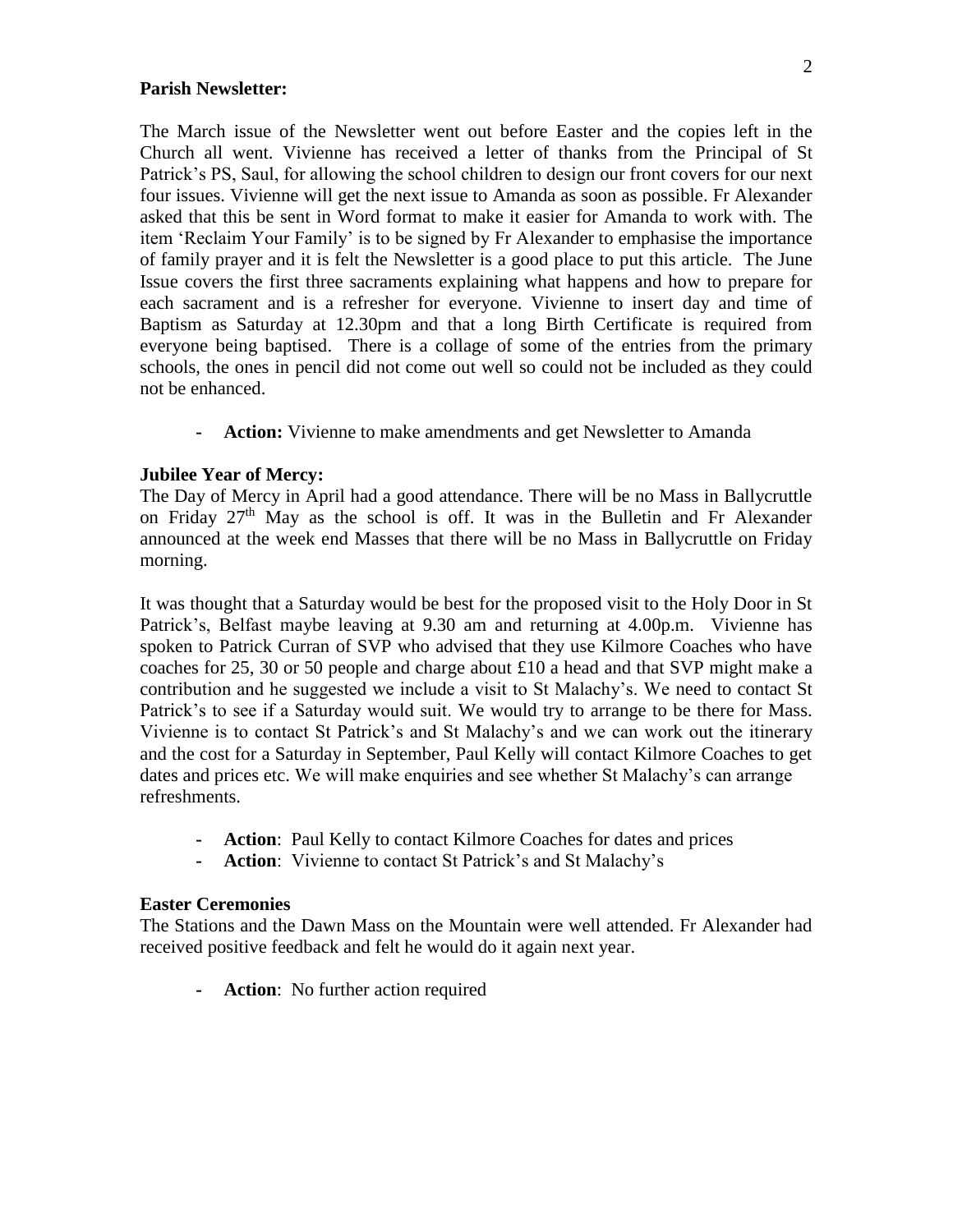#### **5. Saul Sunday**

Saul Sunday will be held on  $19<sup>th</sup>$  June and not  $12<sup>th</sup>$  June as stated earlier in the year due to an Ordination that day. The Mountain looks well and Fr Alexander suggested using the altar at the Grotto. He will speak to the Bishop tomorrow. Fr McCloskey can not come as they have Cemetery Sunday. Fr Alexander will arrange the readers on the day.

- **- Action**: Fr Alexander to speak to Bishop re Mass at Grotto
- **- Action**: Fr Alexander to arrange readers for Saul Sunday.

#### **6-. Extending the Ministry of Praise**

We have been approached by some parishioners about joining the Ministry of Praise and Fr Alexander said they could be commissioned after Mass. Vivienne prepares a prayer leaflet each month for this Ministry and this could go to any new members. Fr Alexander to draw up an appropriate notice for the bulletin seeking new members.

**- Action**: Fr Alexander to draw up bulletin notice.

### **7. Family Prayer Ministry**

Vivienne has added prayers for teenagers to the Family Prayer Guide. We have to consider carefully how we promote this. The Principal of St Patrick's PS would be willing to promote it and Vivienne will speak to him to see what he thinks, we could have a Family Mass. we could pick a Sunday and make it a Family Day, we could have 'Lemonade on the Lawn'.. We can think about it and discuss it again at the next meeting. We need to promote it carefully. We could start at the beginning of the new school year in September the weather is usually good and have a Mass on the Mountain and have the school choirs. We could have a family weekend where all the Masses would be dedicated to the family.

- **- Action**: Vivienne to speak to Mr. McGrath.
- **- Action**: Family Prayer Ministry to go on Agenda for next Meeting.

#### **8. Consultation with the Parish Community**

Mary, Gemma and Paul were tasked with looking in more detail at how we can move forward with this proposal. Mary thought we should call a meeting to get suggestions from people and Paul said we have a successful Gaelic Club and SVDP – if they were to get together and see what their views are. These are the people who have needs and interacting with people and hearing their comments can give us feedback. Paul suggested he arrange a meeting between them. Fr Alexander thought we should start with the people who go to Church. It was thought we try every method and see who turns up. Fr Alexander suggested we notify the leaders of the different groups through the Bulletin and by flyer and see who comes. The meeting would have to be structured, youth, ministers etc. We need to consult with all. We could go direct to all the parish groups. The PPC would need a meeting to organise this. What do we hope to achieve? We want to find out what the people want from us. It would be an opportunity for us to let people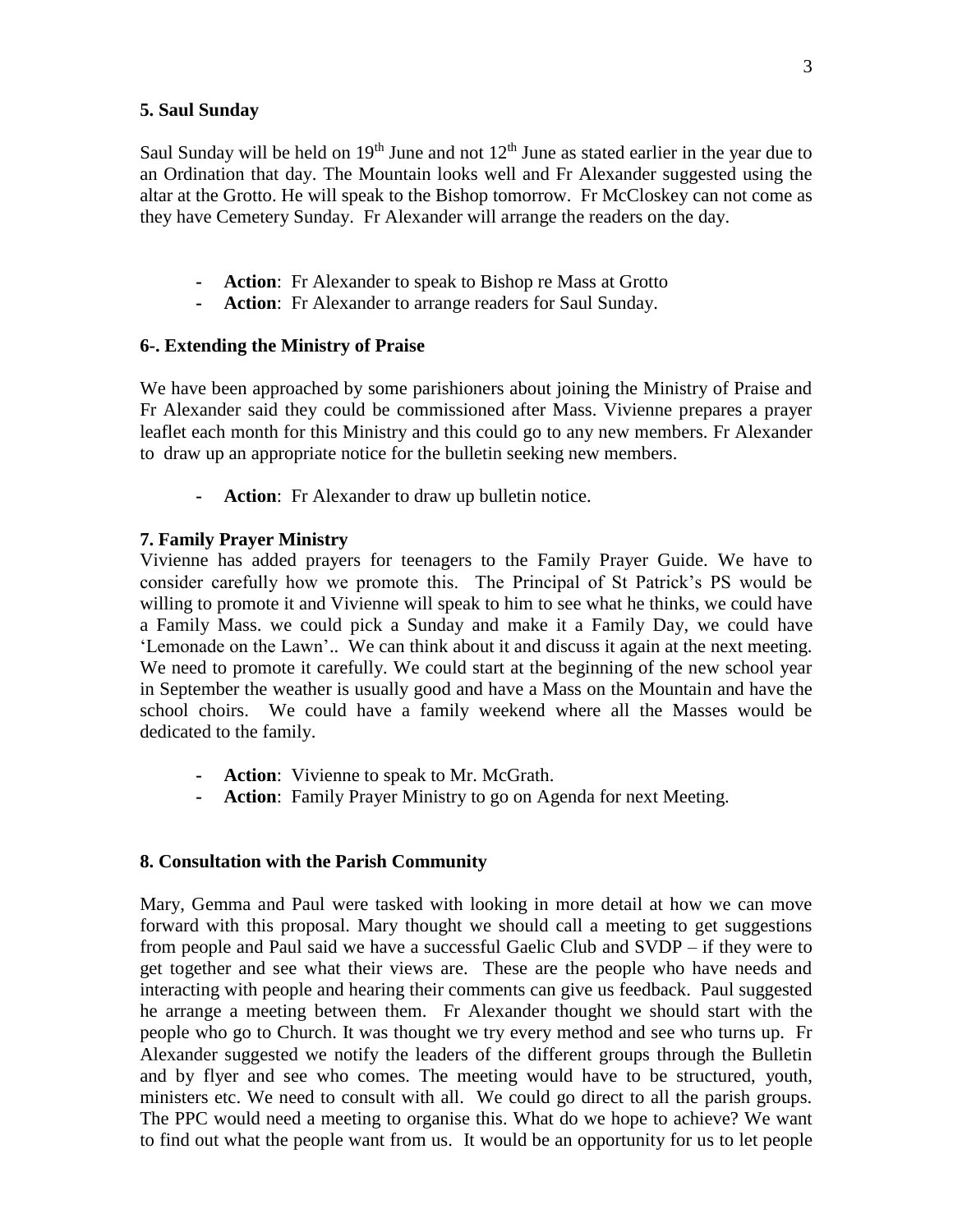know what we do and we would hope to attract new members to the PPC through the meeting.

We could let people know how we evolved. It is a work in progress. We would need a good facilitator. Do we ask the Living Church? It is an opportunity to get ideas from people on what they would like us to do. Mary, Gemma and Paul will have a meeting and get back to us.

**- Action**: Mary, Gemma and Paul to report back following discussion

## **9. AOB**

## **Retreat Day for PPC**

It is proposed to try to hold a retreat day for members of the PPC in September but this may have to be deferred until October to facilitate other events in the Parish. Fr Alexander suggested we join up with other Parish Pastoral Councils in the area, Killough, Ardglass, Crossgar and Downpatrick – we could ask Loughshore again as we did last year. The one held last year in conjunction with Loughshore Parishes was very successful. We could ask Jim Deeds and Fr Alan McGuckian to facilitate it. We could go to Tobar Mhuire as we did last year. Fr Alexander to enquire if other parishes would be willing to attend a joint retreat day.

**- Action**: Fr Alexander to check if local PPC's would attend joint Retreat Day.

## **Vice Chairperson**

The position of Vice Chairperson is vacant. We should pray about this and see if anyone feels they could take on the role.

**- Action**: No further action required

## **Prayer Leaders Meeting**

There will be a prayer leaders meeting at Good Shepherd Centre on 23<sup>rd</sup> June at 7.00pm if anyone wishes to attend they should let Vivienne know.

**- Action**: No further action required

## **Vigil Mass on 15th August.**

There will be no vigil Mass for the feast of the Assumption,  $15<sup>th</sup>$  August as it falls on a Sunday.

## **Site at School**

We have outline planning permission and the site is on the market at £55,000 having been valued by an estate agent. Any decision on a sale will be made by the Bishop's office and is out of Fr Alexander's hands.

## **Ballycruttle House**

Fr Alexander advised we are still awaiting planning permission for a septic tank but Gerry Gilchrist will give permission for a soakaway on his land and the site lines remain where they are. A building control form from the Diocese has to be completed and the house will then go on the market.